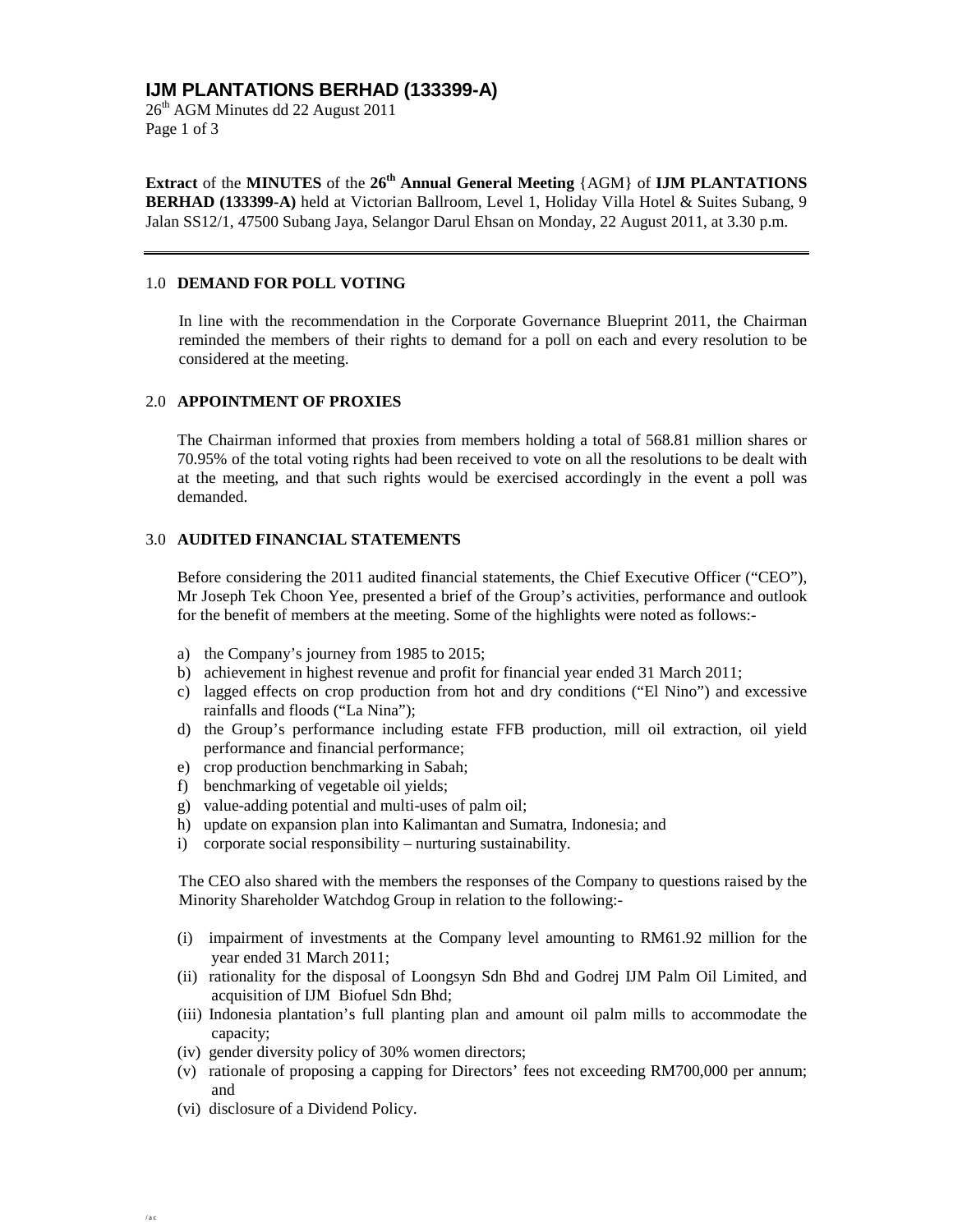# **IJM PLANTATIONS BERHAD (133399-A)**

26th AGM Minutes dd 22 August 2011 Page 2 of 3

> The audited financial statements for the year ended 31 March 2011 together with the reports of Directors and Auditors thereon were received, following the completion of clarifications to members in connection with the audited financial statements and presentation.

### 4.0 **ELECTION OF DIRECTORS**

4.1 On the proposal of the Chairman and seconded by Mr Poravi A/L S P Sithambaram Pillay, it was resolved that Mr M. Ramachandran a/l V. D. Nair be re-appointed as Director to hold office until the next Annual General Meeting.

Prior to voting on the resolution, members were informed that proxies holding 58.17% (466.34 million shares) of the voting rights had indicated support for the resolution, 12.03% (96.43 million shares) abstained and none against. Members were also informed that the retirement of Mr M. Ramachandran a/l V. D. Nair under Section 129 of the Companies Act, 1965 requires not less than three-fourth of the consent of members present and voting.

4.2 On the proposal of Mr Poravi A/L S P Sithambaram Pillay and seconded by Mr Rajalingam A/L Rajasundram, it was resolved that Mr Joseph Tek Choon Yee be re-appointed as Director.

Prior to voting on the resolution, members were informed that proxies holding 70.2% (562.77 million shares) of the voting rights had indicated support for the resolution and none against.

4.3 On the proposal of Mr Poravi A/L S P Sithambaram Pillay and seconded by Madam Khoo Cheng Gaik, it was resolved that Dato' Teh Kean Ming be re-appointed as Director.

Prior to voting on the resolution, members were informed that proxies holding 70.13% (562.28 million shares) of the voting rights had indicated support for the resolution and 0.06% (488,200 shares) against.

### 5.0 **APPOINTMENT OF AUDITORS**

On the proposal of the Chairman and seconded by Mr Poravi A/L S P Sithambaram Pillay, it was resolved that PricewaterhouseCoopers be re-appointed Auditors and that the Directors be authorized to fix their remuneration.

Prior to voting on the resolution, members were informed that proxies holding 70.93% (568.69 million shares) of the voting rights had indicated support for the resolution and none against.

### 6.0 **DIRECTORS' FEES**

On the proposal of Mr Poravi A/L S P Sithambaram Pillay and seconded by Madam Khoo Cheng Gaik, it was resolved that the fees of the Directors not exceeding RM700,000 per annum be divided amongst them in such manner as the Directors may determine.

Prior to voting on the resolution, members were informed that proxies holding 70.93% (568.69 million shares) of the voting rights had indicated support for the resolution and none against.